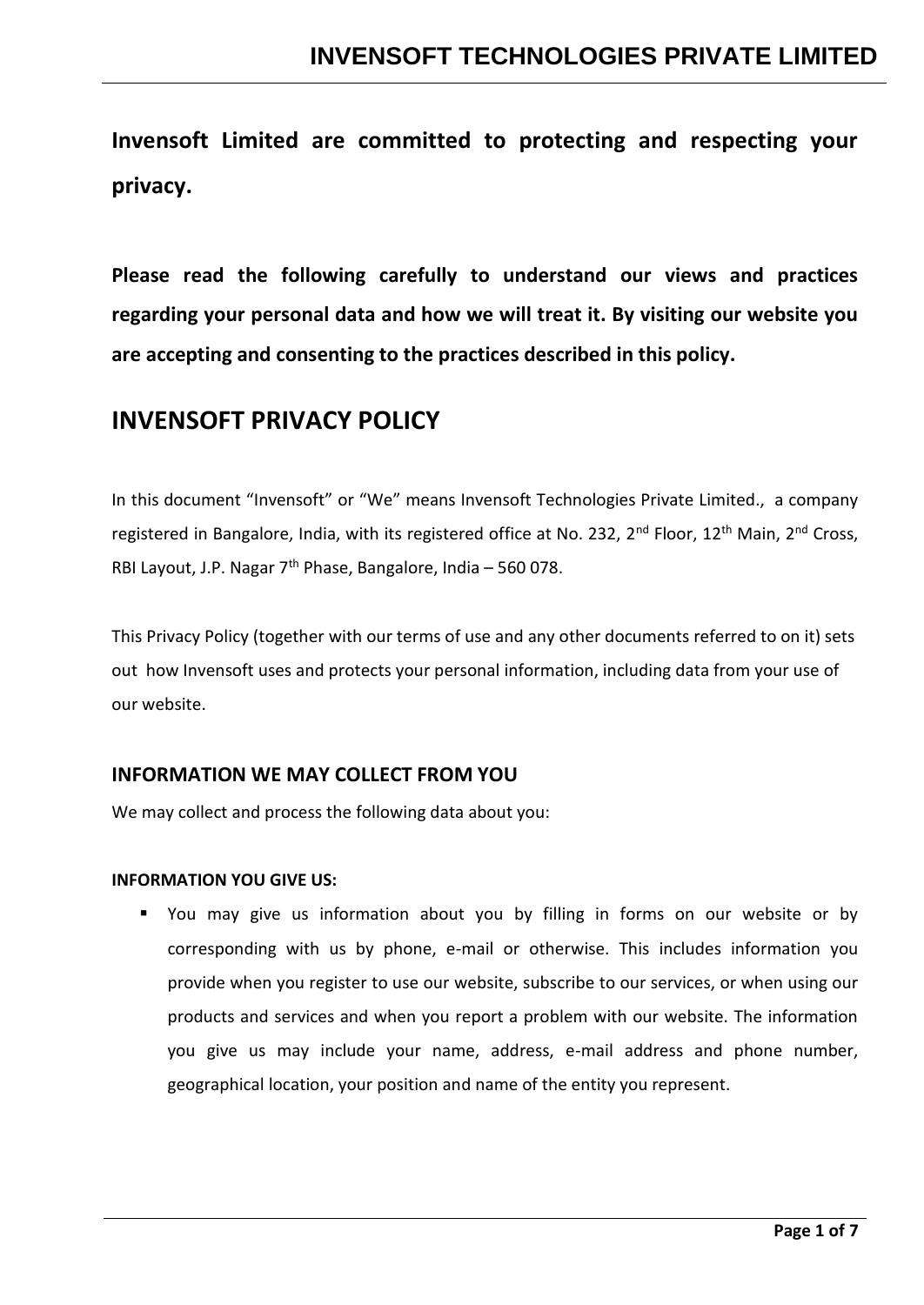### **INFORMATION WE COLLECT ABOUT YOU:**

- With regard to each of your visits to our website and whilst using our products and services we may automatically collect the following information:
	- technical information, including the Internet protocol (IP) address used to connect your computer to the Internet, your login information, browser type and version, time zone setting, browser plug-in types and versions, operating system and platform;

information about your visit, including the full Uniform Resource Locators (URL) clickstream to, through and from our website (including date and time); products you viewed or searched for; technical and use information regarding your activity and utilisation of any of our products and services; page response times, download errors, length of visits to certain pages, page interaction information (such as scrolling, clicks, and mouse-overs), and methods used to browse away from the page and any phone number used to call our customer service number.

### **INFORMATION WE RECEIVE FROM OTHER SOURCES:**

We may receive information about you if you use any of the other websites we operate or the other services and systems we provide. We are also working closely with third parties (including, for example, business partners, sub-contractors in technical, payment and delivery services, advertising networks, analytics providers, risk management providers, data providers, technology providers, search information providers, credit reference agencies) and may receive information about you from them.

### **COOKIES.**

Our website uses cookies to distinguish you from other users of our website. This helps us to provide you with a good experience when you browse our website and also allows us to improve our website. For detailed information on the Cookies we use and the purposes for which we use them see our **[Cookie Policy](http://www.invensoft.co.in/doc/Cookie_Policy.pdf)**.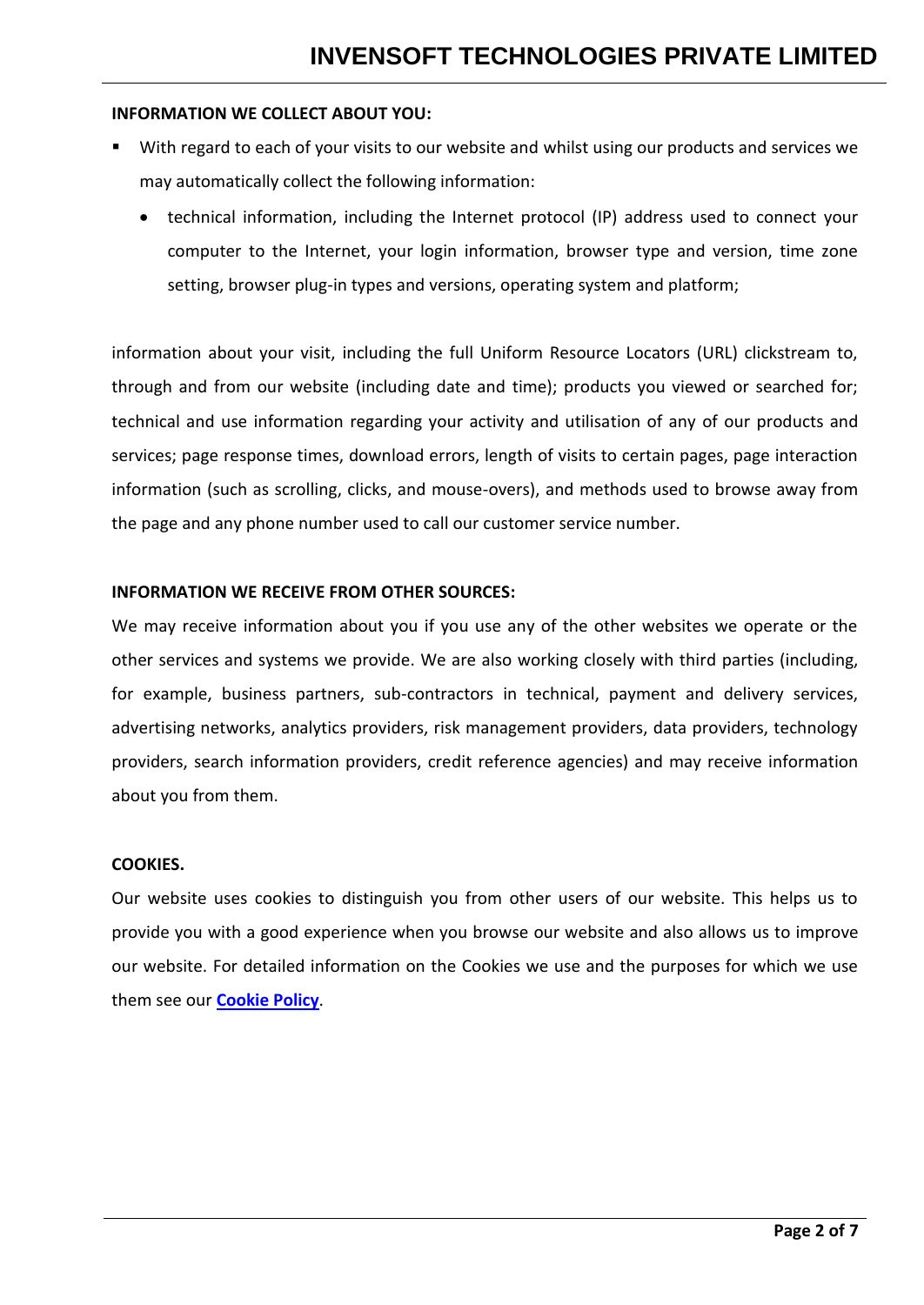### **GOOGLE ANALYTICS:**

We use Google Analytics to track your user interaction when you visit our website. We use the data retrieved from Google Analytics to better understand how our website visitors use our web page and to understand the number of people using our website and how they found it. Google analytics captures the following types of data about you while you are on our website:

- The title of the page you are viewing and its URL
- Your interactions with the site including time of visit, pages visited and the time you spent on each page you visited
- Links to videos and other websites you have clicked on
- Your location derived from your IP address
- Your web browser and browser information such as your flash version, JavaScript support, screen resolution, and screen color processing ability

You have the right to object to this Google Analytics tracking. As we are not data controller over personal data obtained about you through Google Analytics, nor do we have access to it, you will need to either contact Google directly, clear your cookies after every browsing session or install the **Google Analytics opt-out extension.**

## **USES MADE OF THE INFORMATION**

We use information held about you in the following ways:

### **INFORMATION YOU GIVE TO US.**

We will use this information:

- to carry out our obligations arising from any contracts entered into between you and
- us and to provide you with the information, products and services that you request
- from us:
- to provide you with information about other goods and services we offer that are
- similar to those that you have already purchased or enquired about;
- to provide you, with information about goods or services we feel may interest you.
- If you are an existing customer, we will only contact you by electronic means (telephone, email or SMS) with information about goods and services similar to those which were the subject of a previous sale or negotiations of a sale to you. If you do not want us to use your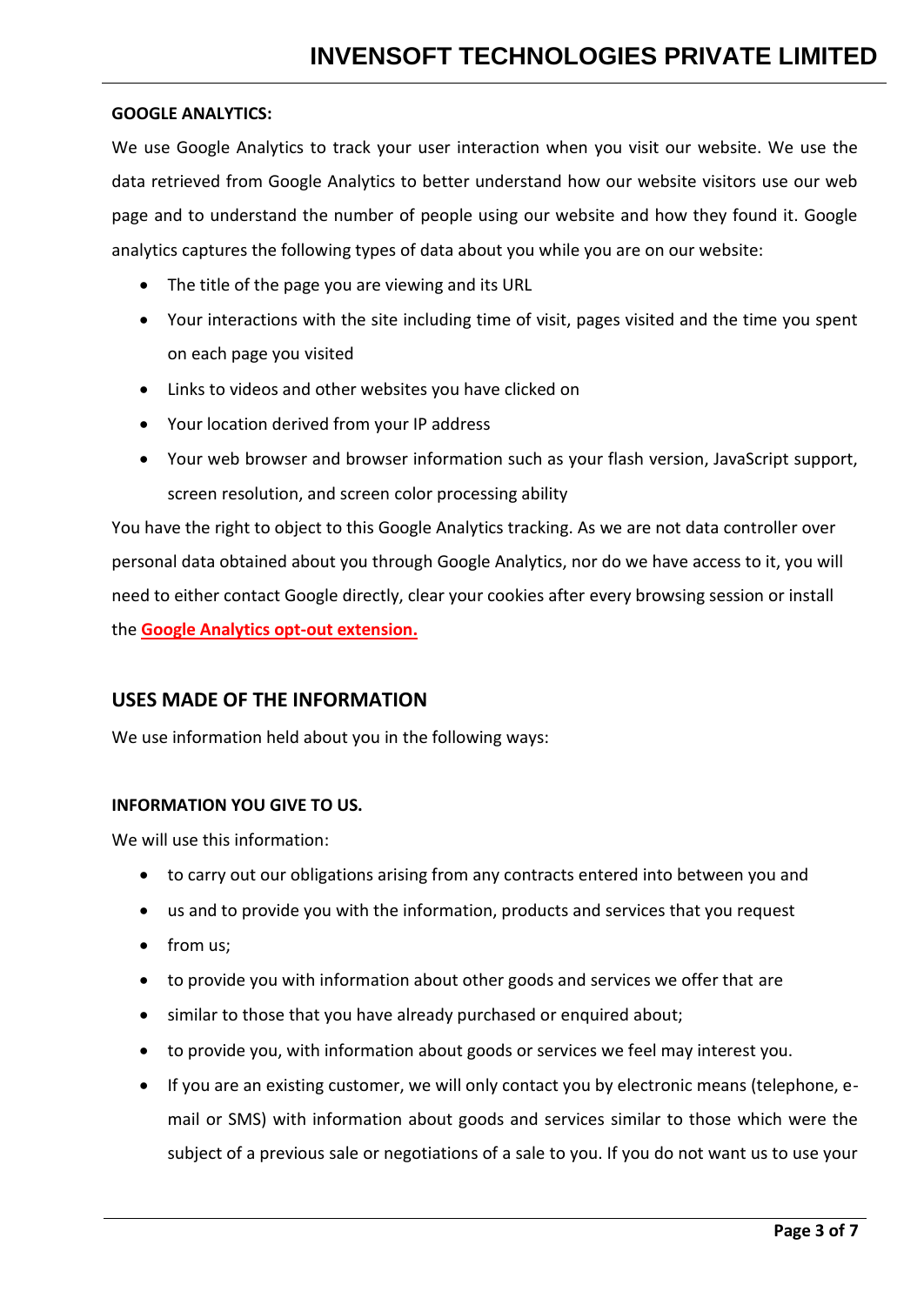# **INVENSOFT TECHNOLOGIES PRIVATE LIMITED**

data in this way please send us an email if you which to opt out to <mailto:info@invensoft.co.in>

- to notify you about changes to our products and services;
- to administer our website, systems, software and services and for internal
- operations, including troubleshooting, data analysis, testing, research, statistical and
- survey purposes;
- to ensure that content from our website, systems, software and services is presented in the most effective manner for you and for your computer;
- undertake research and development for future products and services;
- provision of effective support and configuration of clients (Identifying use by size and type of connectivity by client);
- support and service improvements to clients; and
- make technical improvements to our website, any of our products and services.

#### **INFORMATION WE COLLECT ABOUT YOU.**

We will use this information:

- to administer our website, systems, software and services and for internal
- operations, including troubleshooting, data analysis, testing, research, statistical and
- survey purposes;
- to ensure that content from our website, systems, software and services is presented in the most effective manner for you and for your computer;
- to allow you to participate in interactive features of our systems, software and services, when you choose to do so;
- as part of our efforts to keep our website, systems, software and services safe and secure;
- to measure or understand the effectiveness of advertising we serve to you and others, and to deliver relevant advertising to you;
- to provide you with the information, products and services that you request from us or that may be of interest to you;
- to make suggestions and recommendations to you and other users of our website about products or services that may interest you or them.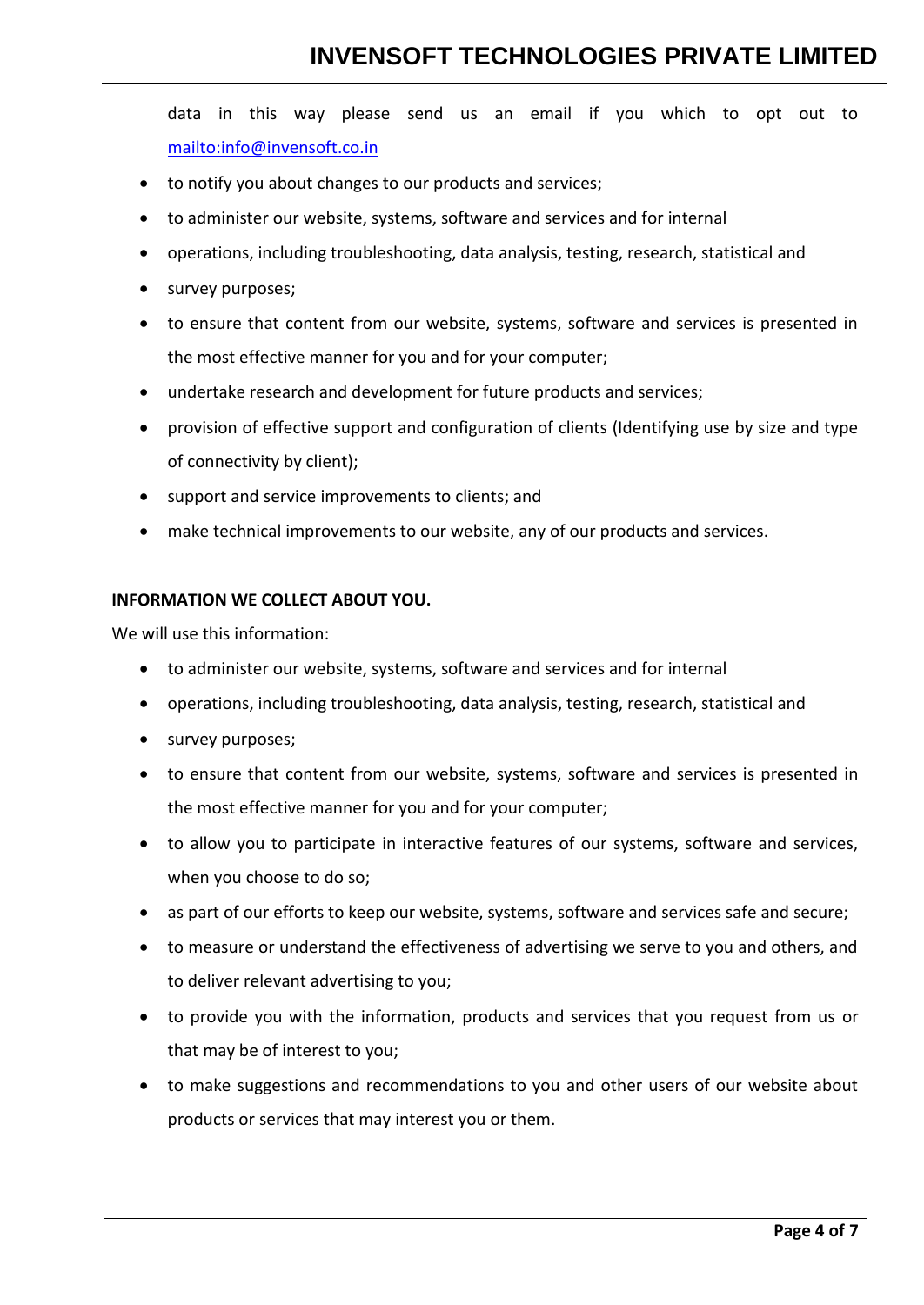### **INFORMATION WE RECEIVE FROM OTHER SOURCES.**

We may combine this information with information you give to us and information we collect about you. We may use this information and the combined information for the purposes set out above (depending on the types of information we receive).

### **DISCLOSURE OF YOUR INFORMATION**

Unless specified otherwise in an agreement between you and Invensoft in respect of the Invensoft's provision of any software or services, we may share your personal information with any member of our group, which means our subsidiaries, our ultimate holding company and its subsidiaries.

We may share your information with selected and relevant third parties including:

- Business partners, suppliers and sub-contractors for the performance of any contract we enter into with them where they are associated with provision of services to you or you;
- Analytics and search engine providers that assist us in the improvement and optimization of our website, systems, software and services.

We may disclose your personal information to third parties:

- In the event that we sell or buy any business or assets, in which case we may disclose your
- personal data to the prospective seller or buyer of such business or assets.
- If Invensoft or any subsidiary of Invensoft or substantially all of a the assets of the relevant
- company are acquired by a third party, in which case personal data held by it about its customers will be one of the transferred assets.
- If we are under a duty to disclose or share your personal data in order to comply with any legal obligation, or in order to enforce or apply our terms of use or terms and conditions of
- any product or services supplied by Invensoft which you have entered into and other agreements; or to protect the rights, property, or safety of Invensoft, our customers, or others. This includes exchanging information with other companies and organizations for the purposes of fraud protection and credit risk reduction.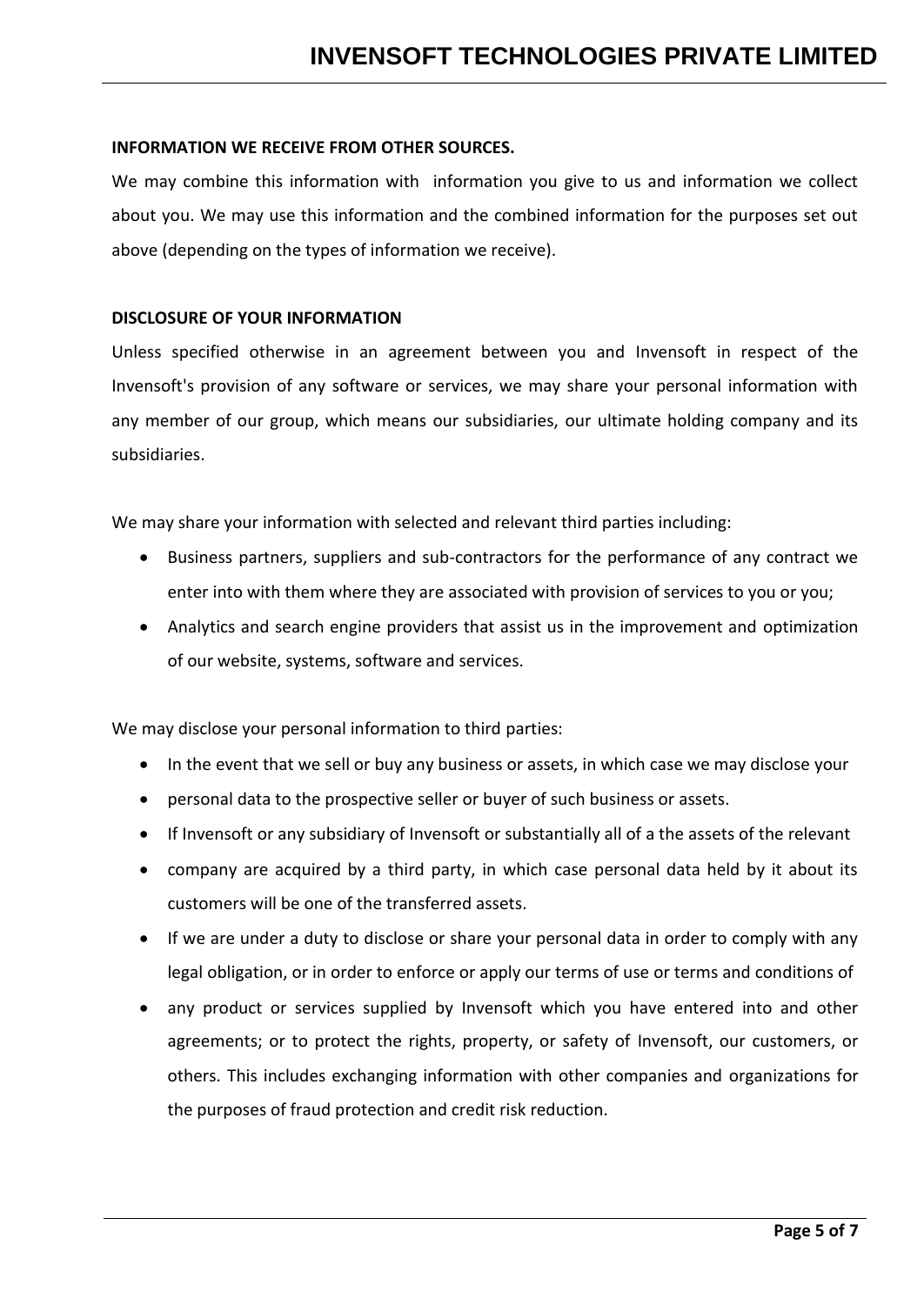### **WHERE WE STORE YOUR PERSONAL DATA AND TRANSFERS OUT OF THE EEA**

The data that we collect from you may be transferred to, and stored at, a destination outside the European Economic Area ("EEA"). It may also be processed by staff operating outside the EEA who work for us or for one of our suppliers. Such staff maybe engaged in, among other things, the fulfilment of your order, the processing of your payment details and the provision of support services. By submitting your personal data, you agree to this transfer, storing or processing. We will take all steps reasonably necessary to ensure that your data is treated securely and in accordance with this privacy policy and the Regulation such as entering into a European Commission approved contract with the receiving party, or ensuring that the receiving party has either approved Binding Corporate Rules, certification with Privacy Shield if based in the US, or is based in a country deemed to provide adequate protection to personal data by the European Commission.

All information you provide to us is stored on our secure servers or third party servers who are our contractors. Where we have given you (or where you have chosen) a password which enables you to access certain parts of our website, systems, software and services you are responsible for keeping this password confidential. We ask you not to share a password with anyone.

Unfortunately, the transmission of information via the internet is not completely secure. Although we will do our best to protect your personal data, we cannot guarantee the security of your data transmitted to our website, systems, software and services; any transmission is at your own risk. Once we have received your information, we will use strict procedures and security features to try to prevent unauthorised access.

### **YOUR RIGHTS**

As an individual whose personal data is processed by Invensoft you have the following rights:

- $\bullet$  the right to be informed which is what this privacy notice is for
- the right to access the data we hold about you
- the right to have your data rectified if its inaccurate
- the right to erasure (in some circumstances)
- the right to have your data restricted or blocked from processing
- the right of data portability